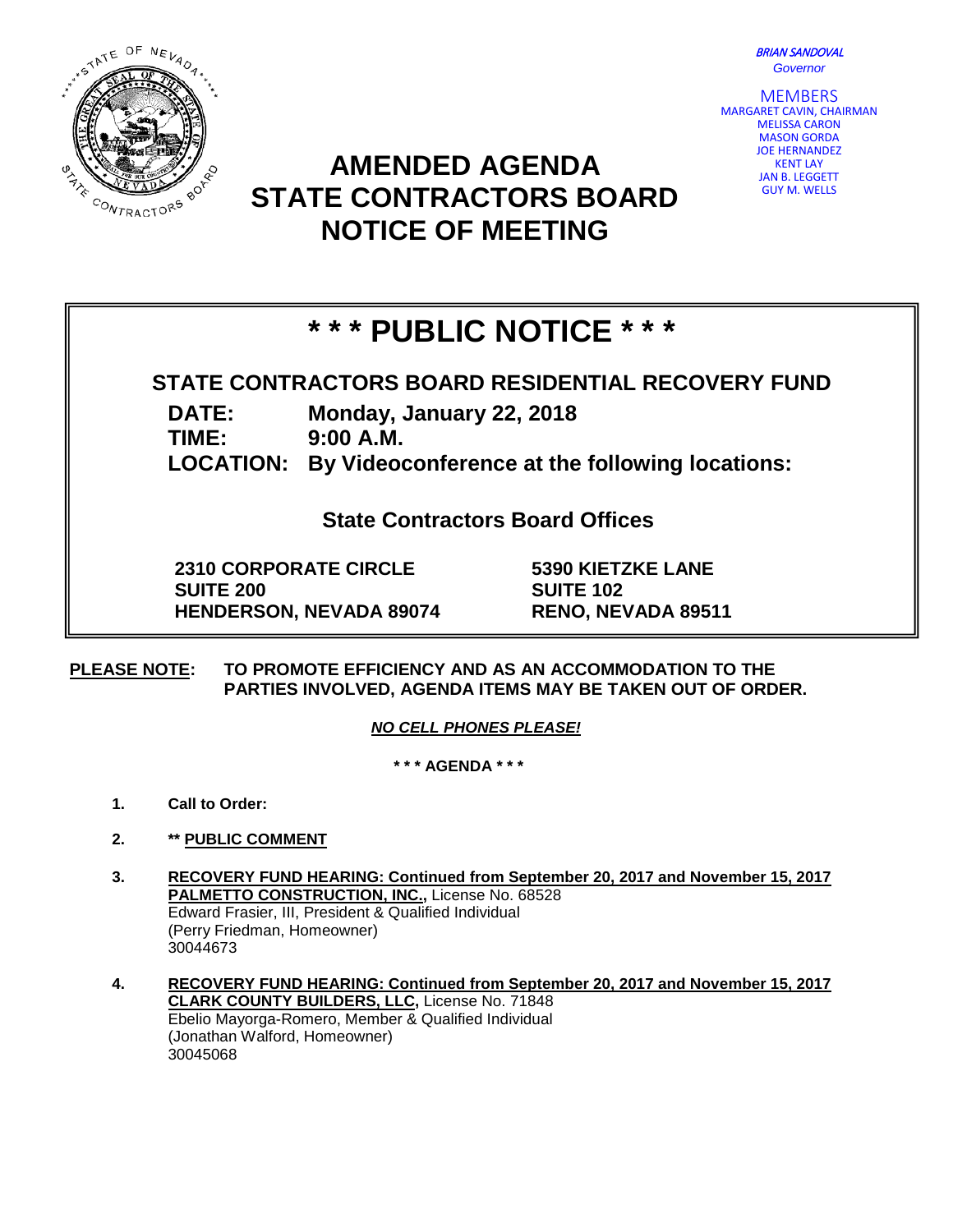**5. RECOVERY FUND HEARING: Continued from September 20, 2017 and November 15, 2017**

**HART TECH, LLC dba GO SOLAR,** License Nos. 76382, 77760 Garbis Melikian, Managing Member Jacob Hadad, Employee and Qualified Individual **HART TECH, LLC dba SERVICE 1ST ENERGY SOLUTIONS,** License Nos. 73844, 75376 Garbis Melikian, Managing Member Timothy Fromhart Jr., Qualified Individual (Ingeborg Thomas, Homeowner) 30044961

#### **6. RECOVERY FUND HEARING: Continued from November 15, 2017 PARADISE CARPETS & FLOORING, INC.,** License No. 58958 Elena Aguilar, President Enrique Aguilar, Secretary and Qualified Individual Maria Galvan De Garcia, Qualified Individual (Bonnie Dockrill, Homeowner) 30046621

#### **7. RECOVERY FUND HEARING: AMERICAN BUILDERS,** License No. 16108A George Kuchuris, President (Terry Sanoff, Homeowner) 30046128

**8. RECOVERY FUND HEARING: SPRING MOUNTAIN CONSTRUCTION, INC., License No. 79520** William Brown, President & Qualified Individual (Ronnie Brancolino, Homeowner) 30045143

#### **9. RECOVERY FUND HEARING: T M B Builders, LLC,** License No. 39502 Thomas Brown, Member & Qualified Individual

Kathleen Brown, Member (Julie Lowery, Homeowner) 30046378

- **10. RECOVERY FUND HEARING: HERNANDEZ LAWN CARE & LANDSCAPING, LLC,** License No. 71149A Maria Hernandez-Chavez, Managing Member (William Clayton, Homeowner) 30047134
- **11. RECOVERY FUND HEARING: MICHAEL W. ROHRER CONSTRUCTION,** License No. 79441 Michael Rohrer, President & Qualified Individual (Eileen Suffet, Homeowner) 30046312

#### **12. RECOVERY FUND HEARING: RENO SUNROOMS, INC.,** License No. 49308 Walter Bernard, President & Qualified Individual (Geordan Goebel, Homeowner) 30046540